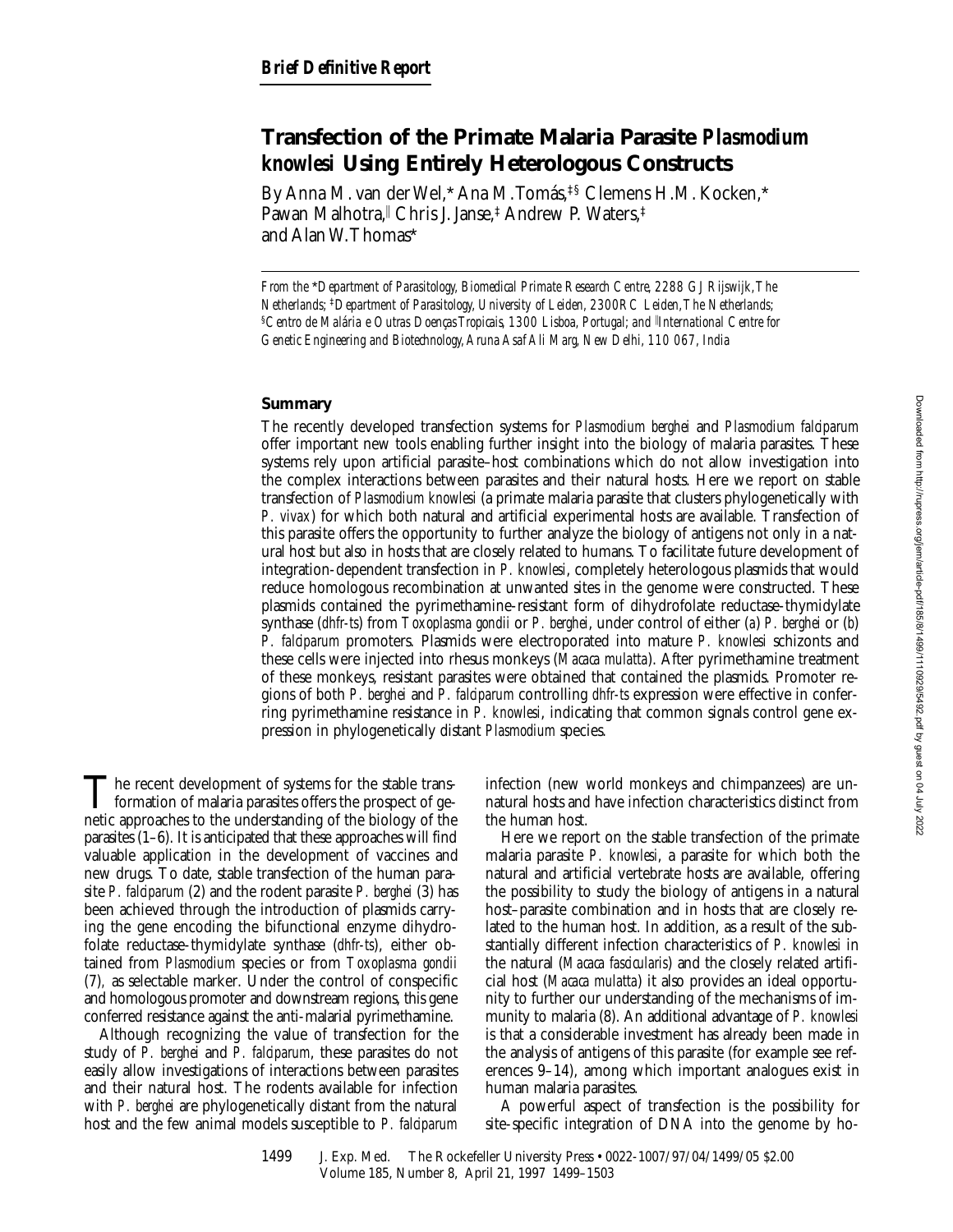mologous recombination, which allows the functional analysis of specific molecules through targeted disruption or modification of genes. With a view to developing an integration-dependent transfection system for *P. knowlesi*, in this study we used constructs that contained both (*a*) entirely heterologous selection markers and (*b*) control regions from *P. berghei* and *P. falciparum* to reduce recombination at unwanted sites of the genome*,* assessing whether these parasites, although phylogenetically distinct from *P. knowlesi*, may have signals in common with *P. knowlesi* that control gene expression.

### **Materials and Methods**

*DNA Constructs.* Plasmid pDT.Tg23 and pchD5.1/C3 have previously been described  $(5, 6)$ . Plasmid  $pD.D<sub>B</sub>.D.$  contains the same elements as pMD204 (3) except that the selection cassette was cloned into  $pUC-19$  for  $pD.D<sub>B</sub>.D$ . instead of pBluescript, and the elements (upstream, ORF and downstream) were engineered so that the ORF is readily replaceable through excision with BamHI. The pyrimethamine-resistant M2M3 mutant form of the *T. gondii dhfr-ts* gene (7) was amplified from pDT.Tg23 by PCR, using primers 5'-CGTGATCAATGCATAAAACCGGT-GTGTC-3' (TOX3) and 5'-CGTGATCAAAGCTTCTGTAT-TTCCGC-3' (TOX4). PCR with *pfu* polymerase (Stratagene Inc., La Jolla, CA) yielded an amplified product that was kinated, gel-purified, and cloned into the blunted BamHI site of plasmid  $pD.D<sub>B</sub>.D.$  (replacing the *P. berghei dhfr-ts*) to yield  $pD.D<sub>T</sub>.D.$  Plasmids were purified using Plasmid Mega columns (Qiagen, Chatsworth, CA).

*Parasite Manipulations.* A *P. knowlesi* (Nuri strain) (15) infection was initiated in a female rhesus monkey (*Macaca mulatta*) by intravenous injection of  $1 \times 10^5$  parasites. Parasitemia was monitored daily on blood obtained from finger pricks. When 35% of erythrocytes were infected with mature schizonts, blood was collected by cardiac puncture. After centrifugation (450 *g*, 10 min, room temperature) the top brown layer of the erythrocyte pellet, containing >90% schizonts, was collected. Leukocytes were removed from this material using PlasmodiPur filters (Eurodiagnostica, Apeldoorn, the Netherlands) (16). Schizonts were then suspended in either PBS (3) or incomplete Cytomix (120 mM KCl, 0.15 mM CaCl<sub>2</sub>, 2 mM EGTA, 5 mM MgCl<sub>2</sub>, 10 mM K<sub>2</sub>HPO<sub>4</sub>/  $KH_2PO_4$ , 25 mM Hepes, pH 7.6) (2) at a concentration of 5  $\times$ 109 schizonts/ml.

*Transfection and Selection of Transformants.* Two different plasmid mixtures were prepared: Mix 1 consisted of  $pD.D<sub>B</sub>.D.$  and  $pD.D<sub>T</sub>.D.$  (mixed 1:1 wt/wt) and Mix 2 consisted of  $pDT.Tg23$ and pchD5.1/C3 (mixed 1:1 wt/wt). For each electroporation, a total of 100 µg plasmid of Mix 1 or Mix 2 was added to  $5 \times 10^8$ schizonts in a 0.4-cm electroporation cuvette and electroporated using a Bio-Rad Gene Pulser using the following conditions (previously established for *P. falciparum* and *P. berghei* [2, 3]). DNA dissolved into 85 µl TNE (10 mM Tris-HCl, 100 mM NaCl, 5 mM EDTA,  $pH$  7.5) and 115  $\mu$ l PBS was mixed with schizonts in the same buffer and electroporated at either 600, 800, or 1,200 V, at a capacitance of 25  $\mu$ F (time constants ranged between 1.1–1.5 ms).  $DNA$  dissolved into 700  $\mu$ l incomplete Cytomix was mixed with schizonts in Cytomix and subjected to a pulse of either 1,500, 2,000, or 2,500 V, at a capacitance of 25  $\mu$ F and a resistance of 200  $\Omega$  (time constants ranged between 0.7–0.8 ms). Samples electroporated under these conditions were pooled, placed on ice for 5–8 min and injected intravenously into two non-splenectomized rhesus monkeys. Monkey R3106 received pooled electroporated samples of Mix 1 and monkey R3126 received pooled electroporated samples of Mix 2. Starting 40 h after injection of schizonts both monkeys orally received 2 mg/kg pyrimethamine per day, supplemented once a week with 3.5 mg folinic acid to counteract the bone marrow suppression caused by pyrimethamine (17). The parasitemia of the two monkeys was monitored daily. After 11 d of pyrimethamine pressure, blood was collected by cardiac puncture and leukocytes were removed by PlasmodiPur filtration. Parasite DNA was isolated and analyzed according to standard protocols.

#### **Results and Discussion**

*Transformation of P. knowlesi with Heterologous Plasmids Yielded Pyrimethamine-resistant Parasites.* Based on the successful use of mutated *dhfr-ts* genes conferring pyrimethamine resistance as selectable markers in transfection systems of *P. berghei* and *P. falciparum*, we transfected *P. knowlesi* with plasmid constructs containing resistant forms of the *dhfr-ts* gene of *P. berghei* or *T. gondii* (Table 1). 36 h after inoculation of transfected schizonts in monkey R3106 and R3126, newly invaded parasites were readily detectable in thin smears. After pyrimethamine treatment was initiated, parasitemias rapidly dropped to levels undetectable by thickfilm analysis, confirming the sensitivity of *P. knowlesi* to this drug. However, under continuous pyrimethamine administration, parasitemias in both monkeys rose to detectable levels by day 8. On day 12, when  $>1\%$  of the red blood cells were infected, the pyrimethamine-resistant parasites were collected for further analyses (Table 1).

*Resistant Parasites Contained the T. gondii dhfr-ts Gene in Stable Episomal Form.* To assess which genes and control regions are active in *P. knowlesi*, we separately introduced two different plasmid combinations into *P. knowlesi*. Monkey R3106 received schizonts transfected with Mix 1, containing plasmid constructs with *P. berghei dhfr-ts* or *T. gondii dhfr-ts* flanked in both cases by control regions of *P. berghei dhfr-ts.* Monkey R3126 received schizonts transfected with Mix 2 containing a plasmid construct with *T. gondii dhfr-ts* flanked by *P. falciparum* control regions and a non-selectable plasmid to control for the possibility of continued presence of plasmid which does not confer pyrimethamine resistance.

DNA was isolated from the parasites of monkeys R3106 and R3126 and hybridized with probes against *P. berghei dhfr-ts, T. gondii dhfr-ts* or *P. falciparum cam* (Fig. 1 *A*). Hybridization of DNA of parasites from both monkeys was evident with the *T. gondii dhfr-ts* probe, indicating that, consistent with findings in the *P. falciparum* and *P. berghei* systems (5, our unpublished observation), *T. gondii dhfr-ts* was effective in conferring pyrimethamine resistance to *P. knowlesi*. The plasmid containing *P. berghei dhfr-ts* was not detected by this analysis. However, PCR analysis of DNA from parasites of monkey R3106 was positive for *P. berghei dhfr-ts* (data not shown). The presence of only minor amounts of  $pD.D<sub>B</sub>.D$ . compared with  $pD.D<sub>T</sub>.D$ . might suggest that parasites containing *P. berghei dhfr-ts* are overgrown by parasites containing *T. gondii dhfr-ts*. In the *P. berghei* system *T. gondii dhfr-ts*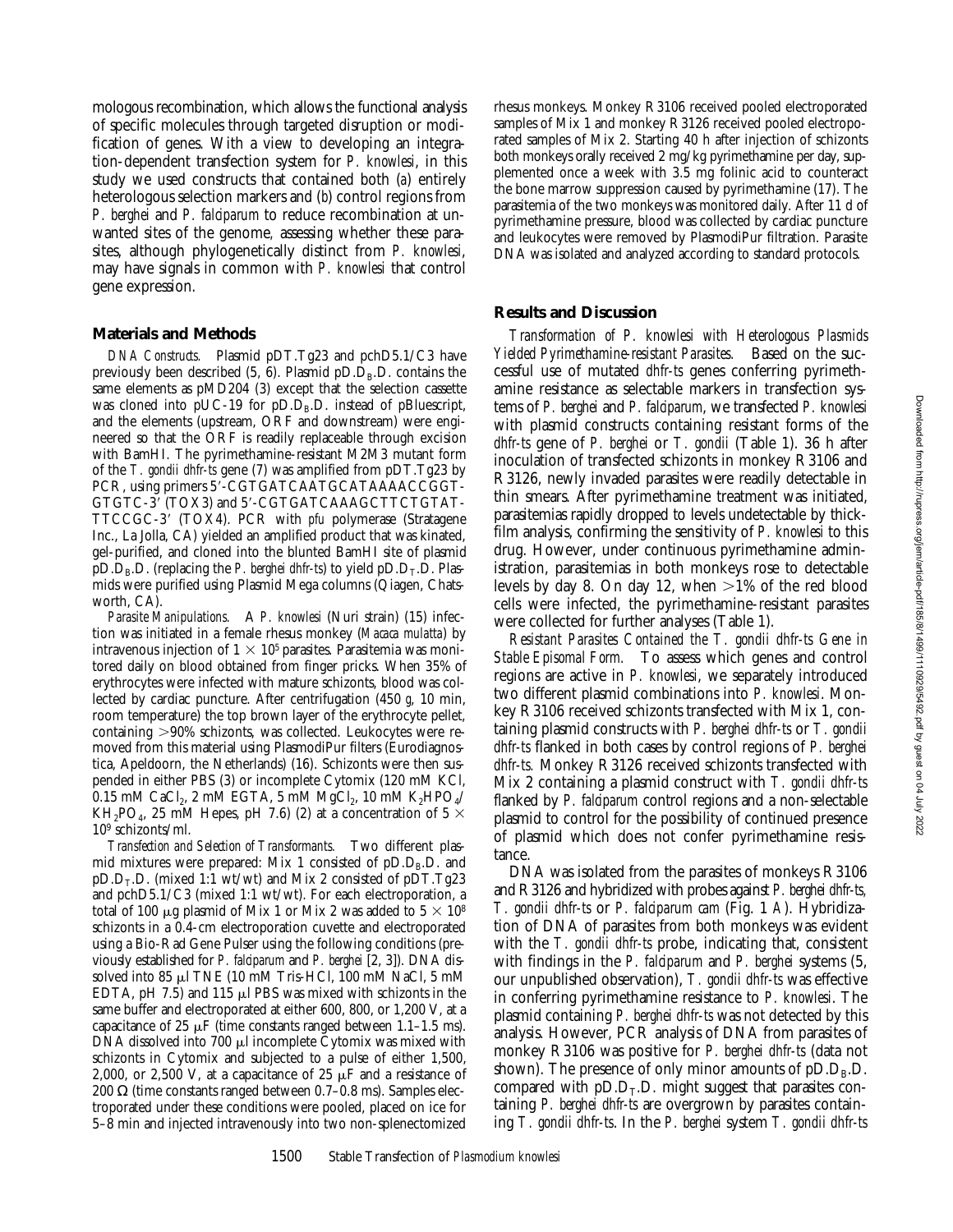| Rhesus | <b>Plasmids</b>                                | Selectable marker                       | Control regions                                                     | Parasitaemia |                  |        |
|--------|------------------------------------------------|-----------------------------------------|---------------------------------------------------------------------|--------------|------------------|--------|
|        |                                                |                                         |                                                                     | $+36h$       | $+84h$           | $+12d$ |
|        |                                                |                                         |                                                                     |              | %                |        |
| R3106  | pD.D <sub>B</sub> .D.<br>pD.D <sub>T</sub> .D. | P. berghei dhfr-ts<br>T. gondii dhfr-ts | P. berghei dhfr-ts<br>P. berghei dhfr-ts                            | 0.4          | $\boldsymbol{0}$ | 1.4    |
| R3126  | pDT.Tg23<br>pchD5.1/C3                         | T. gondii dhfr-ts<br>cat                | P. falciparum hrp3/hrp2<br>P. chabaudi dhfr-ts<br>P. falciparum cam | 0.6          | 0                | 1.1    |

**Table 1.** *Plasmids Used in the Transfection of P. knowlesi and Resultant Parasite Development*

was found to confer a 10–100-fold higher pyrimethamine resistance to the parasites than *P. berghei dhfr-ts* (Janse, C.J., unpublished data). This may result in a selective advantage for parasites containing the *T. gondii dhfr-ts* under drug pressure, although other effects on growth kinetics, for example direct effects of the expression product of both plasmids cannot be ruled out.

The presence of plasmid  $pD.D<sub>T</sub>.D$ . and plasmid  $pDT.Tg23$ in resistant parasites was confirmed by rescue experiments through transformation of *E. coli* with parasite DNA. Unrearranged plasmids were recovered, as was shown by restriction analysis (Fig 1 *B*). We failed to rescue plasmid  $pD.D<sub>B</sub>.D$ . and pchD5.1/C3.

To confirm that plasmids had been replicated in a eukaryotic environment, susceptibility to cleavage by MboI was evaluated (18). Plasmids isolated from *E. coli* were not susceptible to MboI digestion, but were susceptible to DpnI, an isoschizomer that is active when the adenine in the rec-





**Figure 1.** Analysis of vector DNA in transfected *P. knowlesi.* (*A*) Dot blot analysis of total parasite DNA, isolated from resistant parasite populations from monkey R3106 and R3126. This DNA, and DNA from the vectors (1 ng) used for the transfection, was blotted in triplicate onto a nylon membrane (Hybond  $N^+$ , Amersham Corp., Arlington Heights, IL). The membrane was cut into three strips which were hybridized with the open reading frame of *Pb dhfr-ts* (probe Pb-DHFR, specific for vector  $pD.D<sub>B</sub>, D.$ ), with the open reading frame of *T. gondii dhfr-ts* (probe TgDHFR, specific for the vectors containing *T. gondii dhfr-ts*), and with 600 bp of the 3' region of *P. falciparum cam* (probe PfCAM, specific for vector pchD5.1/C3). (*B*) Restriction analysis of rescued plasmids. Total parasite DNA was isolated from resistant parasites from monkey R3106 and R3126 and used to transform *Escherichia coli.* Plasmid DNA isolated from 20 randomly picked colonies was digested with HindIII–EcoRI (rescues from monkey R3106) or digested with PstI (rescues from monkey R3126). Restriction patterns were compared with the patterns obtained for the vectors used for transfection. Only vector  $pD.D<sub>T</sub>$ . Was rescued from parasite populations from monkey R3106 and only vector pDT.Tg23 could be rescued from parasites from monkey R3126. (*C*) Southern blot analysis of purified DNA from transfected *P. knowlesi* parasites. DNA of the vectors used for transfection, digested with EcoRI–DpnI and EcoRI–MboI, and DNA isolated from resistant parasites from monkey R3106

and R3126, digested with EcoRI–MboI, was fractionated on a 0.6% agarose gel and blotted onto a nylon membrane (Hybond N+). The blot was hybridized with a *pBluescript* PvuI–SacI restriction fragment and washed with 0.1% SSC, 0.1% SDS at 65°C.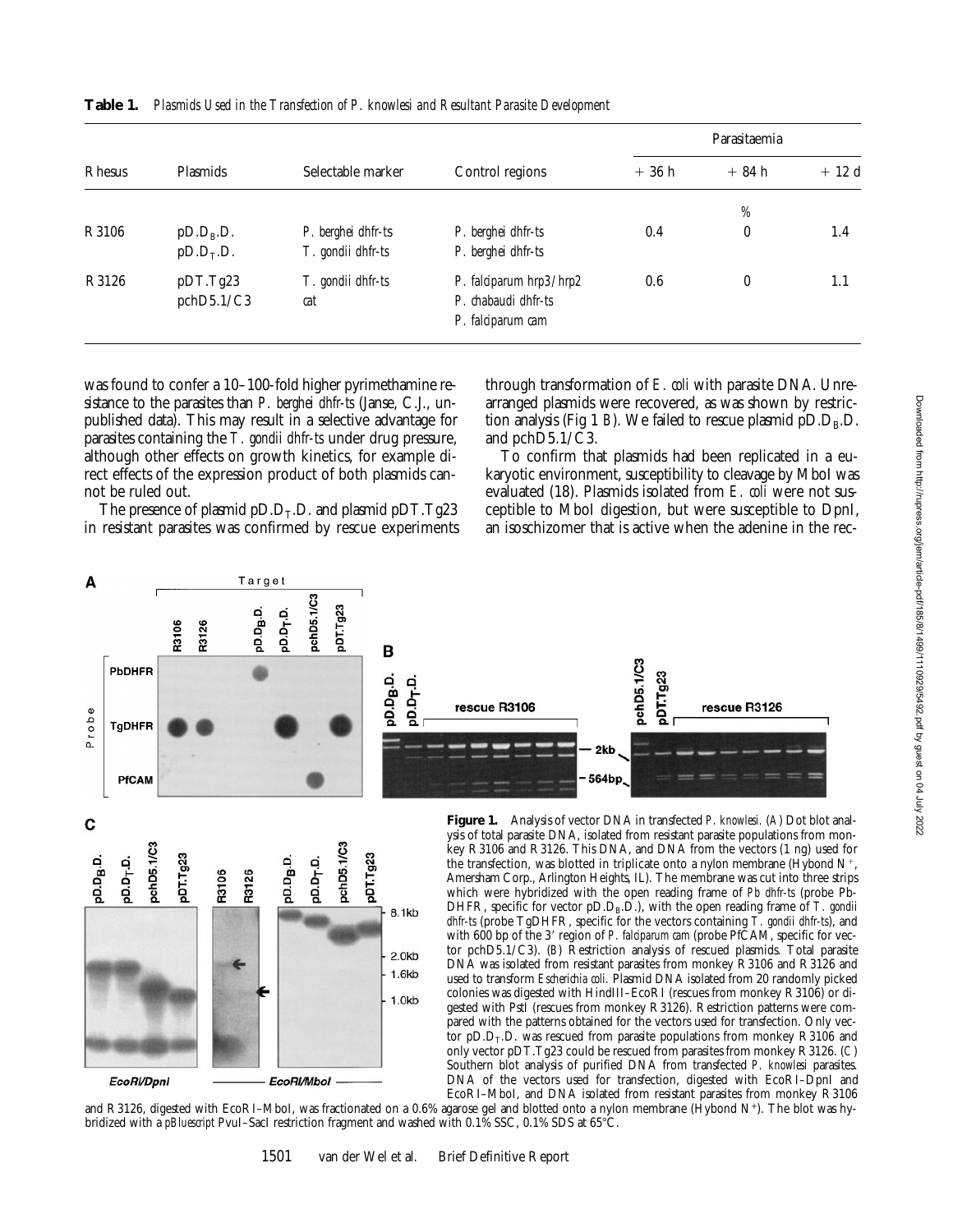ognition site is methylated, as occurs in prokaryotic systems (5, 18). Plasmids isolated from parasites from both monkeys were susceptible to MboI digestion, demonstrating their eukaryotic replication (Fig 1 *C*). Transcription of *T. gondii dhfr-ts* in *P. knowlesi* was shown by hybridization with a Northern blot containing RNA isolated from parasites of monkey R3106. A transcript with a size of 2.4 kb was detected (not shown), comparable to the size of the transcript produced in *P. berghei* by plasmid pD.D<sub>B</sub>.D. (Tomás, A.M., unpublished data).

Considering the phylogenetic distance between *P. knowlesi, P. berghei,* and *P. falciparum* (19, 20) and the large differences in the GC-contents of the genomes of these species (18% for both *P. berghei* and *P. falciparum* and 30% for *P. knowlesi* [21]), it is of interest that control regions of both *P. falciparum* and *P. berghei* were functional (were able to drive expression of the *dhfr-ts* genes) in *P. knowlesi*. This finding may be related to specific characteristics of the genome composition of *P. knowlesi*. In a study using CsCl-density centrifugation it has been shown that the genomes of the closely related species *P. vivax* and *P. cynomolgi*, separate into highdensity (GC-rich) and low-density (AT-rich) components. Although the genome of *P. knowlesi* contains only a highdensity component (21), specific sequences of the *P. knowlesi* genome do hybridize with the low-density component of *P. cynomolgi*, indicating that AT-rich sequences are present in the *P. knowlesi* genome. Additionally, in a comparison

of introns of different *Plasmodium* species, introns in both *P. vivax* and *P. knowlesi* were found to have either a GC-rich or an AT-rich composition (22). Introns are likely to reflect their genomic environment, and therefore, it was suggested that the differences in the introns of these genes reflect their maintenance in distinct isochores (very long DNA segments with fairly homogeneous base compositions [23]). This suggests that the genome organization of *P. knowlesi* may share the characteristics of both *P. vivax* and *P. cynomolgi*. If this is the case, transcription machinery in *P. knowlesi* may be able to respond to control regions of varied base composition, and this would explain why in *P. knowlesi,* gene control regions derived from phylogenetically distinct parasites with a different overall genomic GC-content are functionally active.

In summary, we have shown that *P. knowlesi* can be stably transfected using entirely heterologous constructs, offering a model system which allows investigations into parasite-host interactions, in hosts closely related to humans. The successful use of heterologous constructs in this parasite will facilitate the creation of transgenic and knockout parasites through integration-dependent transfection. The phylogenetic distance over which the control elements have been shown to be effective in this study suggests that similar constructs may also be effective in *P. vivax* and in other important non-human primate malaria parasites such as *P. cynomolgi* and *P. fragile*.

We are grateful to Dr. Tom Wellems for providing vector pDT.Tg23 and Dr. Alan Cowman for providing vector pchD5.1/C3. We thank Eugène Uytendaal and Kristel de Brouwer for excellent technical assistance, members of the Animal Science Department of the Biomedical Primate Research Centre for expert animal care and Milly van Dijk for helpful advice. The research protocol was approved by an independent animal care and use committee and performed according to Dutch and European laws.

This work was supported by European Commission, Directorate General XII (INCO-DC programme) contracts CT95-0022 and CT94-0275. Dr. A.M. Tomás was cofinanced by a post-doctoral grant from Programa Praxis (JNICT, Portugal) and by Instituto de Ciências Biomédicas de Abel Salazar, Porto University.

Address correspondence to Alan W. Thomas, Department of Parasitology, Biomedical Primate Research Centre, Lange Kleiweg 151, 2288 GJ Rijswijk, The Netherlands.

*Received for publication 16 January 1997.*

## **References**

- 1. Goonewardene, R., J. Daily, D. Kaslow, T.J. Sullivan, P. Duffy, R. Carter, K. Mendis, and D. Wirth. 1993. Transfection of the malaria parasite and expression of firefly luciferase. *Proc. Natl. Acad. Sci. USA.* 90:5234–5236.
- 2. Wu, Y., C.D. Sifri, H.-H. Lei, X.-Z. Su, and T.E. Wellems. 1995. Transfection of *Plasmodium falciparum* within human red blood cells. *Proc. Natl. Acad. Sci. USA.* 92:973–977.
- 3. van Dijk, M.R., A.P. Waters, and C.J. Janse. 1995. Stable transfection of malaria parasite blood stages. *Science (Wash. DC).* 268:1358–1362.
- 4. van Dijk, M.R., C.J. Janse, and A.P. Waters. 1996. Expression of a *Plasmodium* gene introduced into subtelomeric re-

gions of *P. berghei* chromosomes. *Science (Wash. DC).* 271: 662–665.

- 5. Wu, Y., L.A. Kirkman, and T.E. Wellems. 1996. Transformation of *Plasmodium falciparum* malaria parasites by homologous integration of plasmids that confer resistance to pyrimethamine. *Proc. Natl. Acad. Sci. USA.* 93:1130–1134.
- 6. Crabb, B.S., and A.F. Cowman. 1996. Characterization of promoters and stable transfection by homologous and nonhomologous recombination in *Plasmodium falciparum*. *Proc. Natl. Acad. Sci. USA.* 93:7289–7294.
- 7. Donald, R.G.K., and D.S. Roos. 1993. Stable molecular transformation of *Toxoplasma gondii*: a selectabe DHFR-TS marker